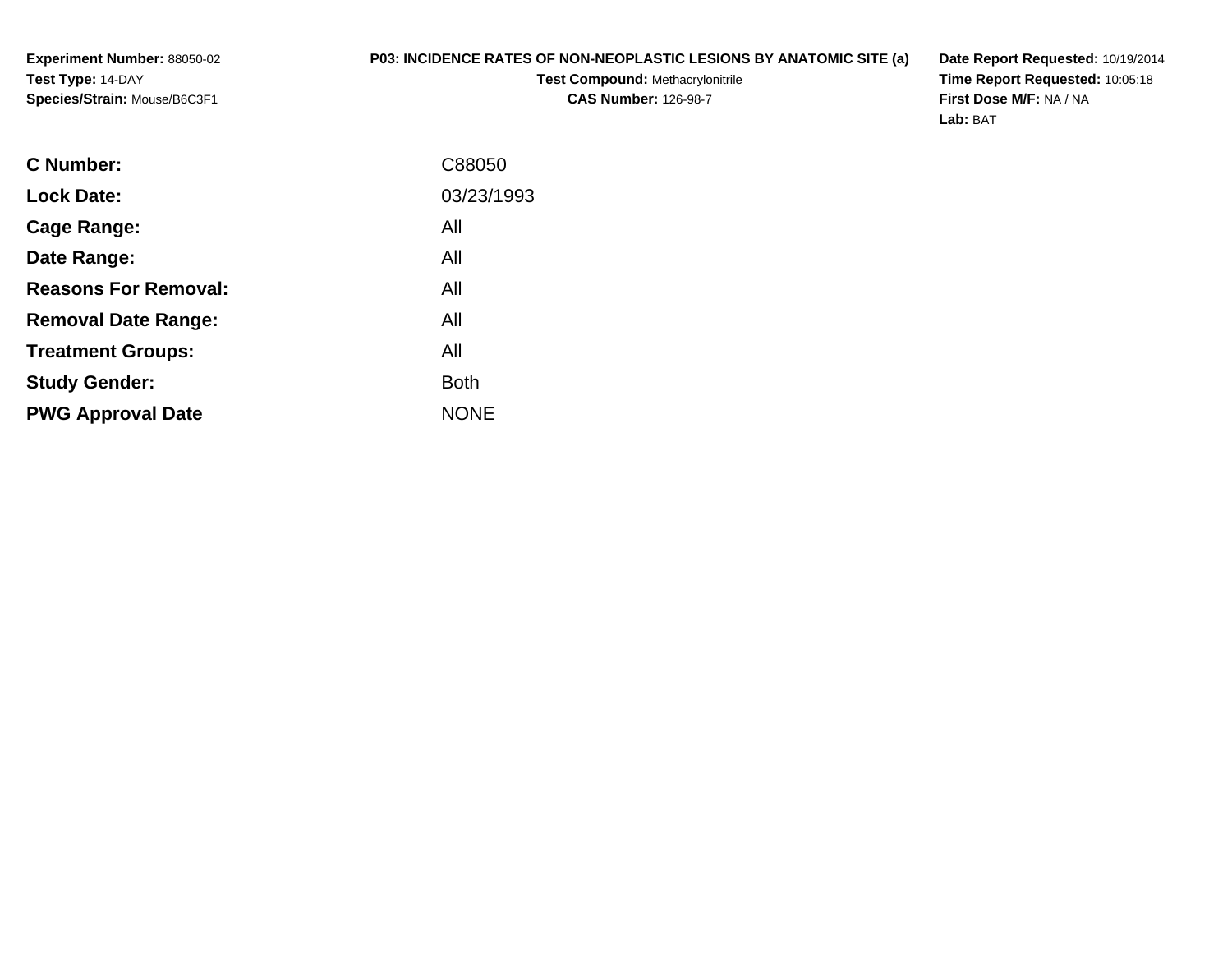| Experiment Number: 88050-02<br>Test Type: 14-DAY<br>Species/Strain: Mouse/B6C3F1         | P03: INCIDENCE RATES OF NON-NEOPLASTIC LESIONS BY ANATOMIC SITE (a)<br>Test Compound: Methacrylonitrile<br><b>CAS Number: 126-98-7</b> |                                         |                          |                          | Date Report Requested: 10/19/2014<br>Time Report Requested: 10:05:18<br>First Dose M/F: NA / NA<br>Lab: BAT |                          |
|------------------------------------------------------------------------------------------|----------------------------------------------------------------------------------------------------------------------------------------|-----------------------------------------|--------------------------|--------------------------|-------------------------------------------------------------------------------------------------------------|--------------------------|
| <b>B6C3F1 Mouse MALE</b>                                                                 | $0$ G/L                                                                                                                                | 0.15 G/L                                | 0.3 G/L                  | 0.6 G/L                  | 1.2 G/L                                                                                                     | 2.4 G/L                  |
| <b>Disposition Summary</b>                                                               |                                                                                                                                        |                                         |                          |                          |                                                                                                             |                          |
| <b>Animals Initially In Study</b><br><b>Early Deaths</b><br><b>Moribund Sacrifice</b>    | $\sqrt{5}$                                                                                                                             | $5\phantom{.0}$<br>$\blacktriangleleft$ | ${\bf 5}$                | 5                        | 5                                                                                                           | 5                        |
| <b>Natural Death</b>                                                                     |                                                                                                                                        |                                         |                          |                          | 1                                                                                                           | $\mathbf{1}$             |
| <b>Survivors</b><br><b>Terminal Sacrifice</b><br><b>Animals Examined Microscopically</b> | 5<br>$5\phantom{1}$                                                                                                                    | 4<br>$\mathbf{1}$                       | $5\phantom{.0}$          | 5                        | 4<br>1                                                                                                      | 4<br>5                   |
| <b>ALIMENTARY SYSTEM</b>                                                                 |                                                                                                                                        |                                         |                          |                          |                                                                                                             |                          |
| Intestine Small, Duodenum<br>Liver<br>Stomach, Forestomach<br>Stomach, Glandular         | (5)<br>(5)<br>(5)<br>(5)                                                                                                               | (1)<br>(1)<br>(1)<br>(1)                | (0)<br>(0)<br>(0)<br>(0) | (0)<br>(0)<br>(0)<br>(0) | (1)<br>(1)<br>(1)<br>(1)                                                                                    | (5)<br>(5)<br>(5)<br>(5) |
| CARDIOVASCULAR SYSTEM<br>None                                                            |                                                                                                                                        |                                         |                          |                          |                                                                                                             |                          |
| <b>ENDOCRINE SYSTEM</b><br><b>Adrenal Cortex</b><br>Adrenal Medulla                      | (5)<br>(5)                                                                                                                             | (1)<br>(1)                              | (0)<br>(0)               | (0)<br>(0)               | (1)<br>(1)                                                                                                  | (5)<br>(5)               |
| <b>GENERAL BODY SYSTEM</b><br>None                                                       |                                                                                                                                        |                                         |                          |                          |                                                                                                             |                          |
| <b>GENITAL SYSTEM</b><br>None                                                            |                                                                                                                                        |                                         |                          |                          |                                                                                                             |                          |
| <b>HEMATOPOIETIC SYSTEM</b><br>Spleen<br>Thymus                                          | (5)<br>(5)                                                                                                                             | (1)<br>(1)                              | (0)<br>(0)               | (0)<br>(0)               | (1)<br>(1)                                                                                                  | (5)<br>(5)               |

INTEGUMENTARY SYSTEM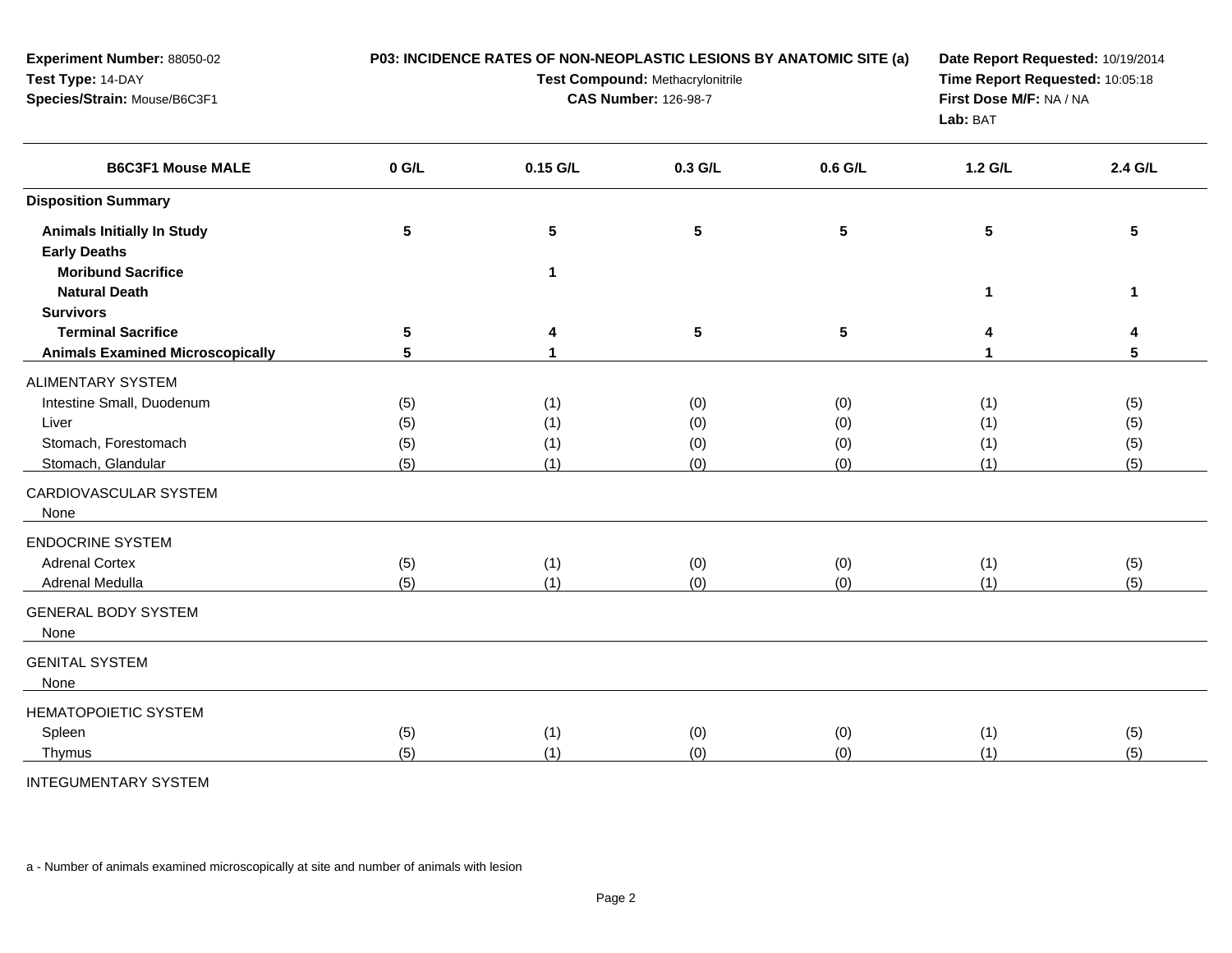| Experiment Number: 88050-02<br>Test Type: 14-DAY<br>Species/Strain: Mouse/B6C3F1 |         | P03: INCIDENCE RATES OF NON-NEOPLASTIC LESIONS BY ANATOMIC SITE (a)<br>Test Compound: Methacrylonitrile<br><b>CAS Number: 126-98-7</b> | Date Report Requested: 10/19/2014<br>Time Report Requested: 10:05:18<br>First Dose M/F: NA / NA<br>Lab: BAT |           |         |         |
|----------------------------------------------------------------------------------|---------|----------------------------------------------------------------------------------------------------------------------------------------|-------------------------------------------------------------------------------------------------------------|-----------|---------|---------|
| <b>B6C3F1 Mouse MALE</b>                                                         | $0$ G/L | 0.15 G/L                                                                                                                               | $0.3$ G/L                                                                                                   | $0.6$ G/L | 1.2 G/L | 2.4 G/L |
| None                                                                             |         |                                                                                                                                        |                                                                                                             |           |         |         |
| MUSCULOSKELETAL SYSTEM<br>None                                                   |         |                                                                                                                                        |                                                                                                             |           |         |         |
| NERVOUS SYSTEM                                                                   |         |                                                                                                                                        |                                                                                                             |           |         |         |
| Brain                                                                            | (5)     | (1)                                                                                                                                    | (0)                                                                                                         | (0)       | (1)     | (5)     |
| Peripheral Nerve                                                                 | (5)     | (1)                                                                                                                                    | (0)                                                                                                         | (0)       | (1)     | (5)     |
| Spinal Cord                                                                      | (5)     | (1)                                                                                                                                    | (0)                                                                                                         | (0)       |         | (5)     |
| <b>RESPIRATORY SYSTEM</b>                                                        |         |                                                                                                                                        |                                                                                                             |           |         |         |
| Lung                                                                             | (5)     | (1)                                                                                                                                    | (0)                                                                                                         | (0)       | (1)     | (5)     |
| SPECIAL SENSES SYSTEM<br>None                                                    |         |                                                                                                                                        |                                                                                                             |           |         |         |
| URINARY SYSTEM                                                                   |         |                                                                                                                                        |                                                                                                             |           |         |         |
| Kidney                                                                           | (5)     | (1)                                                                                                                                    | (0)                                                                                                         | (0)       | (1)     | (5)     |

\*\*\*END OF MALE DATA\*\*\*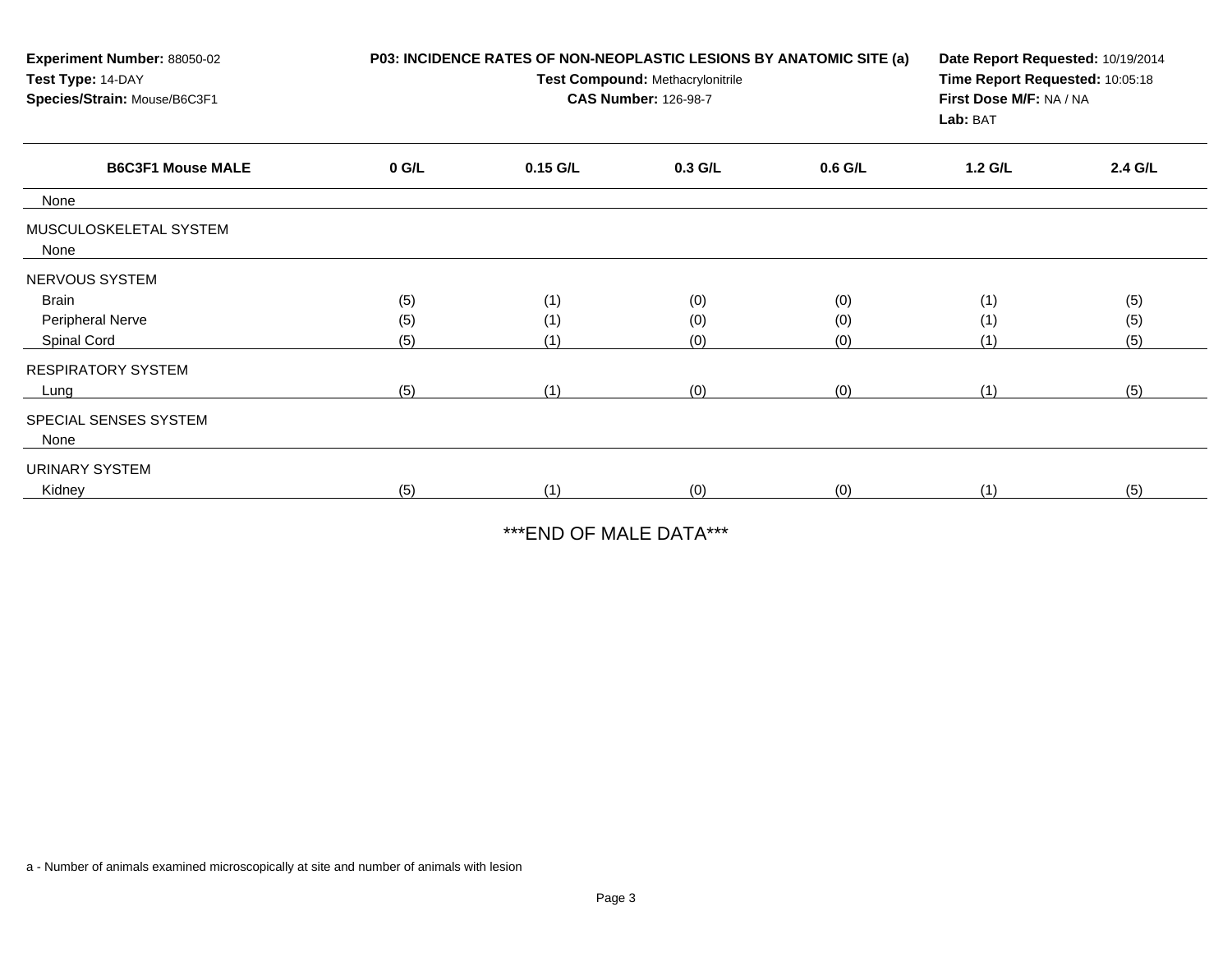| Experiment Number: 88050-02<br>Test Type: 14-DAY<br>Species/Strain: Mouse/B6C3F1 | P03: INCIDENCE RATES OF NON-NEOPLASTIC LESIONS BY ANATOMIC SITE (a)<br>Test Compound: Methacrylonitrile<br><b>CAS Number: 126-98-7</b> |                 |           |                 | Date Report Requested: 10/19/2014<br>Time Report Requested: 10:05:18<br>First Dose M/F: NA / NA<br>Lab: BAT |         |
|----------------------------------------------------------------------------------|----------------------------------------------------------------------------------------------------------------------------------------|-----------------|-----------|-----------------|-------------------------------------------------------------------------------------------------------------|---------|
| <b>B6C3F1 Mouse FEMALE</b>                                                       | $0$ G/L                                                                                                                                | 0.15 G/L        | 0.3 G/L   | 0.6 G/L         | 1.2 G/L                                                                                                     | 2.4 G/L |
| <b>Disposition Summary</b>                                                       |                                                                                                                                        |                 |           |                 |                                                                                                             |         |
| <b>Animals Initially In Study</b>                                                | ${\bf 5}$                                                                                                                              | $5\phantom{.0}$ | ${\bf 5}$ | $5\phantom{.0}$ | 5                                                                                                           | 5       |
| <b>Early Deaths</b>                                                              |                                                                                                                                        |                 |           |                 |                                                                                                             |         |
| <b>Natural Death</b>                                                             |                                                                                                                                        |                 |           |                 | 5                                                                                                           | 4       |
| <b>Survivors</b>                                                                 |                                                                                                                                        |                 |           |                 |                                                                                                             |         |
| <b>Terminal Sacrifice</b>                                                        | 5                                                                                                                                      | $5\phantom{.0}$ | ${\bf 5}$ | 5               |                                                                                                             | 1       |
| <b>Animals Examined Microscopically</b>                                          | 5                                                                                                                                      |                 |           | 5               | 5                                                                                                           | 5       |
| <b>ALIMENTARY SYSTEM</b>                                                         |                                                                                                                                        |                 |           |                 |                                                                                                             |         |
| Intestine Small, Duodenum                                                        | (5)                                                                                                                                    | (0)             | (0)       | (5)             | (5)                                                                                                         | (5)     |
| Liver                                                                            | (5)                                                                                                                                    | (0)             | (0)       | (5)             | (5)                                                                                                         | (5)     |
| Stomach, Forestomach                                                             | (5)                                                                                                                                    | (0)             | (0)       | (5)             | (5)                                                                                                         | (5)     |
| Stomach, Glandular                                                               | (5)                                                                                                                                    | (0)             | (0)       | (5)             | (5)                                                                                                         | (5)     |
| CARDIOVASCULAR SYSTEM<br>None                                                    |                                                                                                                                        |                 |           |                 |                                                                                                             |         |
| <b>ENDOCRINE SYSTEM</b>                                                          |                                                                                                                                        |                 |           |                 |                                                                                                             |         |
| <b>Adrenal Cortex</b>                                                            | (5)                                                                                                                                    | (0)             | (0)       | (5)             | (5)                                                                                                         | (5)     |
| Adrenal Medulla                                                                  | (5)                                                                                                                                    | (0)             | (0)       | (5)             | (5)                                                                                                         | (5)     |
| <b>GENERAL BODY SYSTEM</b><br>None                                               |                                                                                                                                        |                 |           |                 |                                                                                                             |         |
| <b>GENITAL SYSTEM</b><br>None                                                    |                                                                                                                                        |                 |           |                 |                                                                                                             |         |
| HEMATOPOIETIC SYSTEM                                                             |                                                                                                                                        |                 |           |                 |                                                                                                             |         |
| Spleen                                                                           | (5)                                                                                                                                    | (0)             | (0)       | (5)             | (5)                                                                                                         | (5)     |
| Thymus                                                                           | (5)                                                                                                                                    | (0)             | (0)       | (5)             | (5)                                                                                                         | (5)     |
| <b>INTEGUMENTARY SYSTEM</b>                                                      |                                                                                                                                        |                 |           |                 |                                                                                                             |         |

None